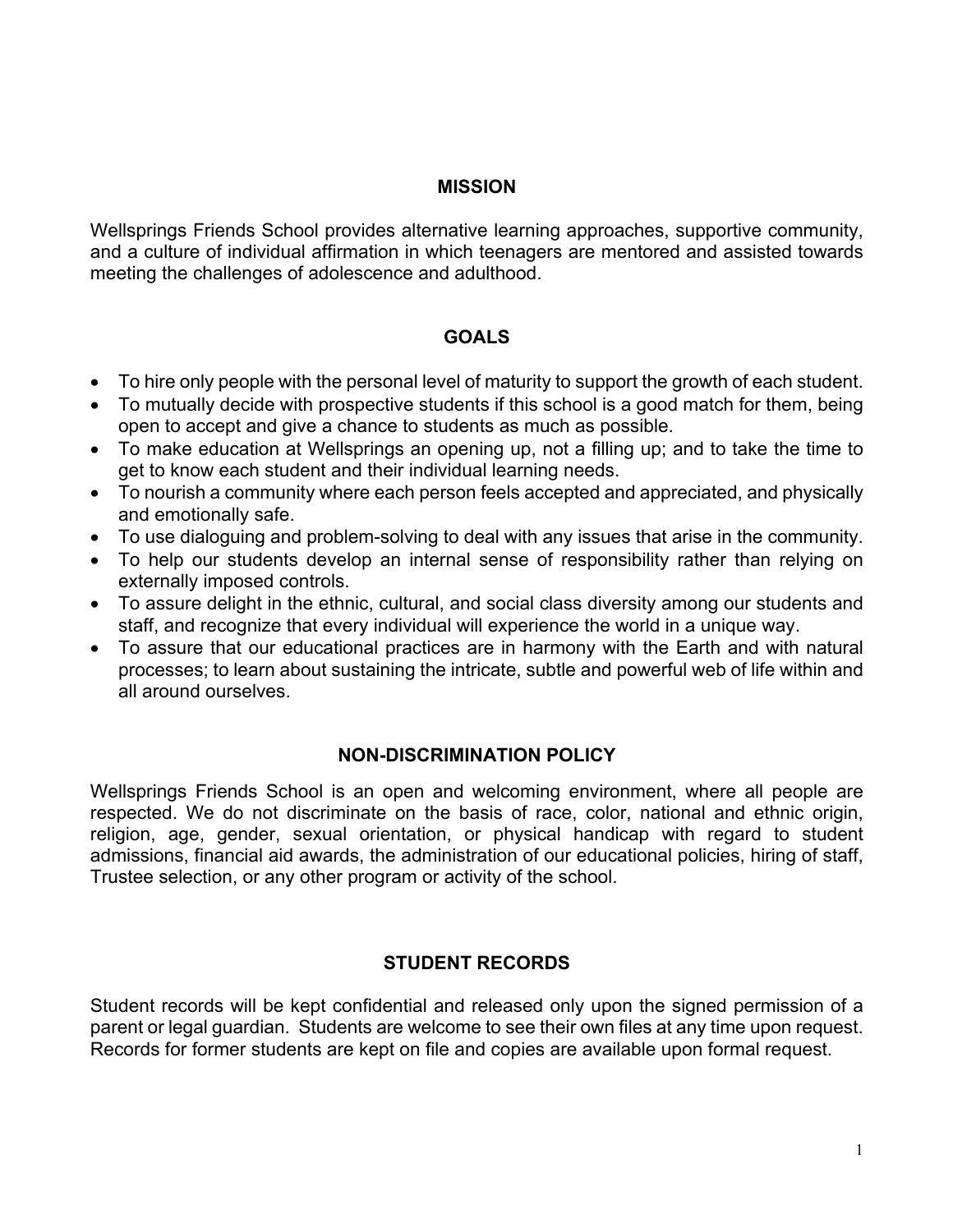# **BASIC AGREEMENTS**

#### **Agreement 1: I want to be here and want to participate in the Wellsprings community.**

I understand that Wellsprings Friends School is a learning community with few but very meaningful traditions and expectations. School traditions include such things as Morning Circle, Community Meetings, Silent Circle, and Friday Activities, which are part of required credit for graduation. Expectations include performing chores, respecting all persons, and respecting the property of others. *I agree to try to live up to the basic ideals of the school and to take part in community activities with a willing attitude*.

#### **Agreement 2: I am here to learn.**

The mission of Wellsprings Friends School is education. While learning occurs all the time during the school day, class time is especially focused on content and processes that are important for my growth as a mature human being. I agree to take responsibility, in consultation with my advisor and other staff, for my education in general, and for meeting the specific requirements for graduation. I understand that learning requires consistent class attendance and participation in order to develop mastery of skills and intellectual growth in knowledge, critical thinking, and communication. I understand that being disruptive in class affects both students and teachers in their ability to provide and receive full learning. *I agree not to be disruptive to others during class time. I agree to maintain a minimum of 80% class attendance that is essential for successful learning, full credit, and graduating on time.*

#### **Agreement 3: I will help create a safe emotional climate for everyone.**

I understand that one aspect of Wellsprings Friends School that is extremely important to students and staff is the creation of a warm and supportive emotional environment. Many students here have had negative experiences at other schools with verbal abuse or physical bullying, and therefore rely on having a safe and comfortable environment at Wellsprings*.* I will try to act in a respectful manner towards everyone at the school, including visitors, even though I may not like some individuals as friends. *I agree to avoid hurtful or insulting language and actions towards others, as well as any physical threats*.

#### **Agreement 4: I will resolve conflicts nonviolently and in a problem-solving spirit.**

Conflict is a normal part of life, and so are strong emotions. When conflict and emotion result in violence, individuals and community safety are threatened, and relationships are damaged. At Wellsprings, fighting or violent arguing are not appropriate. The Wellsprings way is dialogue and problem-solving, by means of mediation or other non-violent, healing approaches to establishing fair and just results that both parties can accept*. I agree to be willing to seek resolution of any conflict I have with others through non-violent, positive means.*

#### **Agreement 5: I will refrain from using drugs or alcohol at school or at any school activity.**

The use of drugs and alcohol by minors is illegal, impedes learning, endangers health and safety, and degrades the reputation of the school. Furthermore, some students are recovering from addictive use in the past, and to encourage this recovery, a drug-free school environment is very important. If staff has reasonable grounds to suspect that a student is under the influence, a parent or guardian will be contacted to arrange for the safe removal from school property or activity location. *I agree not to attend classes or remain on campus if I am under the influence, and I agree never to use or bring drugs or alcohol to school or any off-campus school activities such as field trips.*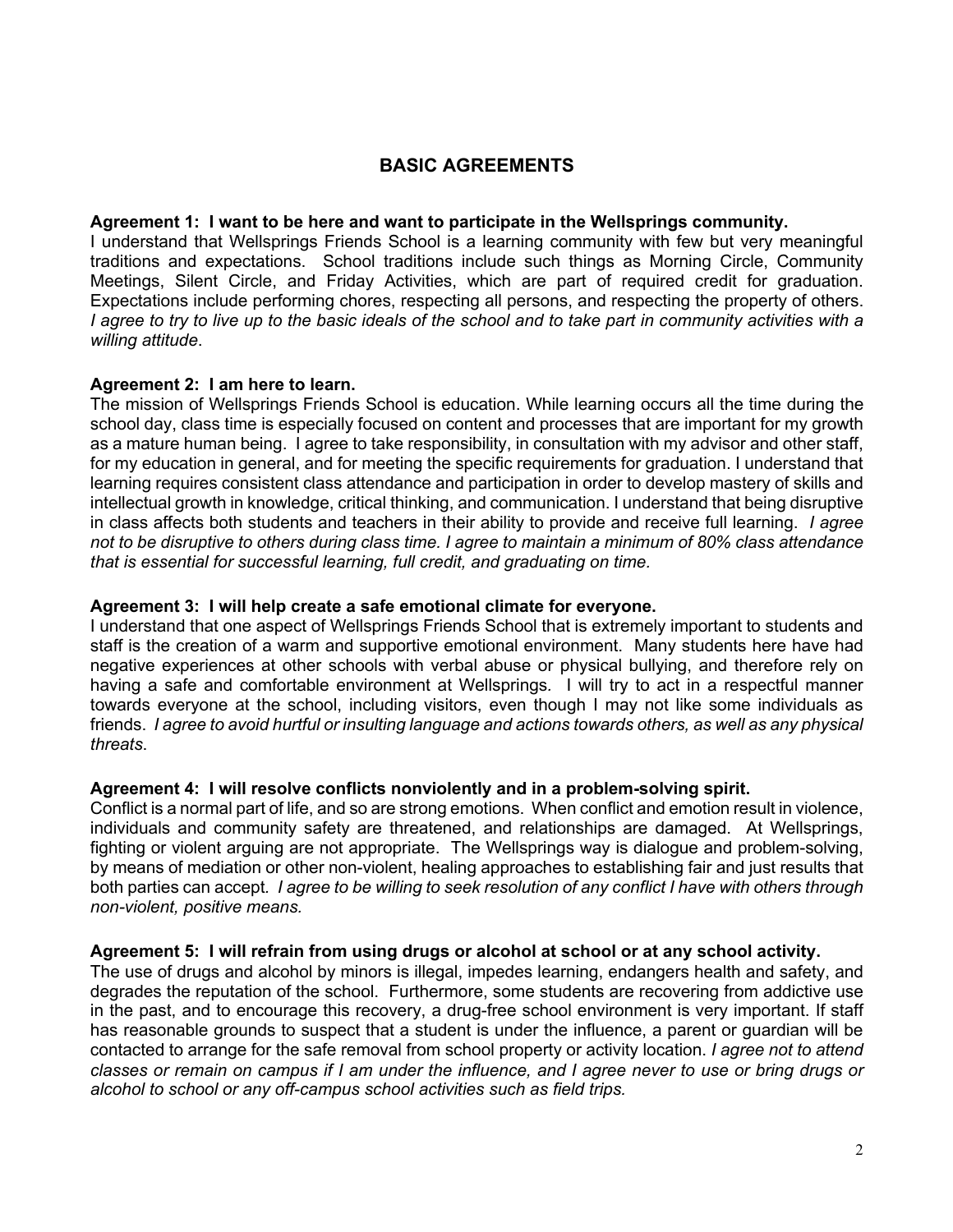## **THE RULE OF DECENCY**

Expected behavior at Wellsprings is based on being decent to one another, or "the rule of decency" (our only rule). We do not wish to spell out all the "do's" and "don'ts" that might occur in daily interactions, so we rely on each person developing and acting from an internal sense of responsibility. Wellsprings students and staff shall constantly demonstrate sincere caring and understanding toward others, in comforting people who are having a tough day, giving people space when they ask for it (verbally or non-verbally), and just being a lot of fun to hang out with and learn from each day. No place or person is perfect, but here at Wellsprings we are proud of our welcoming and supportive community.

## **PROBLEM SOLVING**

At Wellsprings, we do not believe in punishments, blaming, or labeling. Developing an internal sense of responsibility, rather than relying on externally imposed controls, is our goal for every individual in the community. Any issue or conflict that arises at Wellsprings will be dealt with in a problem-solving fashion. Typically, the persons involved will first meet with one or more staff members, and/or the Head of School and other students when appropriate. Causes will be examined, and solutions explored. Follow-up meetings will be arranged if needed.

Our objective is to be proactive in addressing issues with the student directly. If behaviors that contradict any of the five Basic Agreements continue to occur despite those interventions, we will notify the parent(s)/guardian(s) to facilitate a resolution. Egregious disregard for school policies will be addressed with family immediately.

Unwillingness or inability to meet agreements over time will result in additional family meetings. The student may be required to take time for reflection away from school and must be willing to show meaningful reflection and to take accountability in a meeting with staff before returning to class. Sometimes an individualized document of specific agreements and expectations will be created for the student to sign. Meaningful effort to meet those agreements will be expected.

If these steps do not result in the student significantly improving or resolving the issues, a meeting will be required to discuss withdrawal from Wellsprings and other enrollment options.

## **DRESS CODE**

Everyone must wear clothes.

# **FREEDOM OF EXPRESSION**

Wellsprings is committed to protecting the widest form and interpretation of free expression. At the same time, some limits are recognized, such as when someone's oral, written, or pictorial expression is demeaning to another person or group, or merely vulgar without other purpose. In the rare instances when an individual's choice of expression is questionable, a problemsolving meeting will be arranged.

# **CELL PHONE USE**

Cell phones are an ever-increasing distraction from learning. The Wellsprings policy is that cell phones **should not be used during class without express permission** from the teacher. Permission is given on a case-by-case basis and should not be assumed for any given day.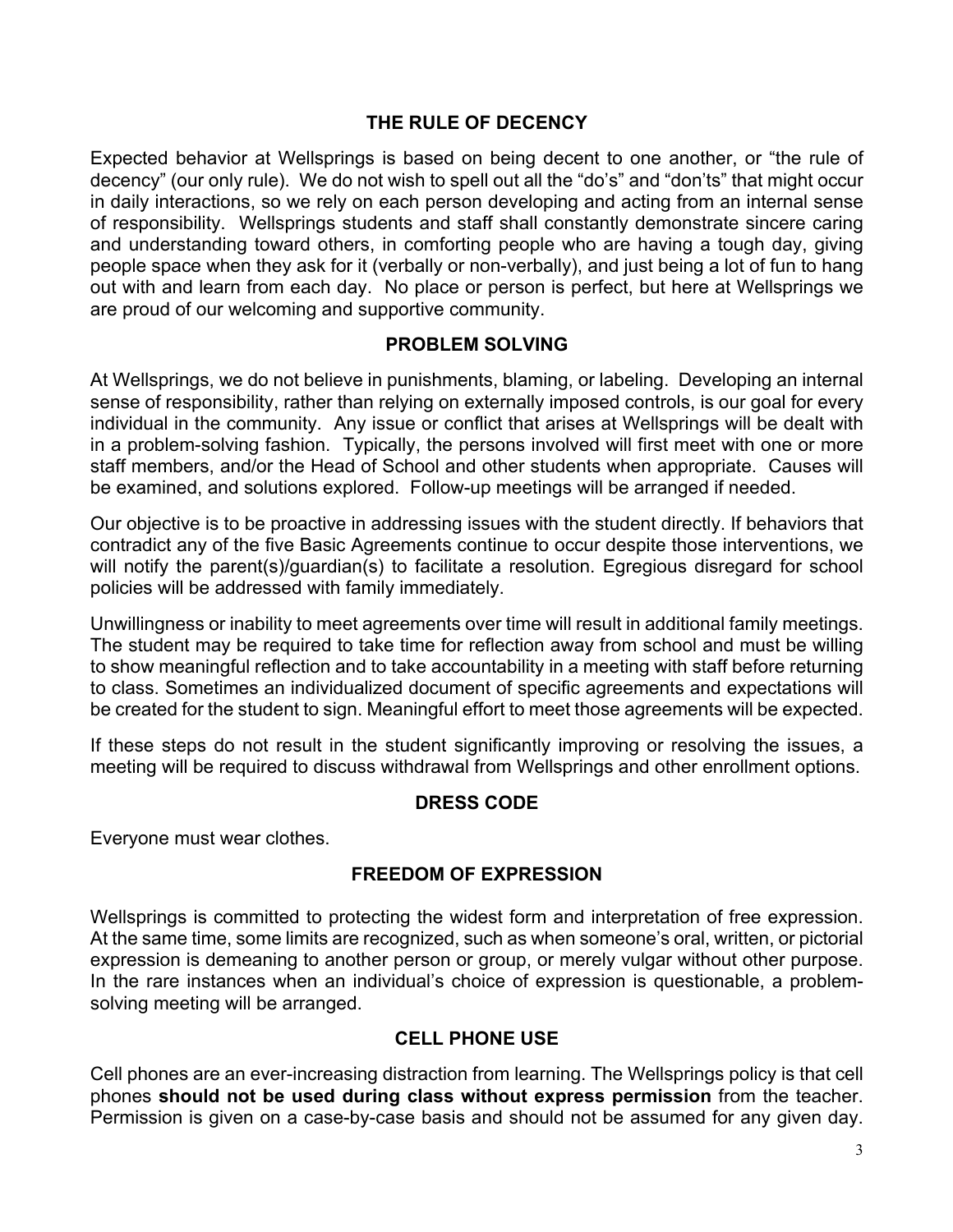Headphones and cell phones should be put away completely during Morning Circle, Silent Circle and Community Meeting. If inappropriate cell phone use is addressed twice in a class, the student will be told to surrender their cell phone to the teacher or to leave the class if they are unwilling to have the teacher hold their phone for the remainder of the period. Credit will not be awarded to students who do not participate in class due to cell phone use. Persistent inappropriate use of cell phones will result in the loss of cell phone privileges during school hours. In that case, any cell phone brought to school must be turned in to the Head of School or Operations Manager before the start of Morning Circle. It will be returned at the end of the school day.

**Parents/Guardians are requested not to contact their child by text or phone call during school hours, except in the case of an emergency.** When a non-emergency message needs to be relayed to a student, the school office should be called and the message will be delivered during a break between classes or during lunch.

## **HOUSEKEEPING**

There are a lot of us occupying these premises five days a week, and our facilities are shared with other groups on evenings and weekends. Visitors, whether casual or on official business, frequently come by. It is always important to keep all areas of the school reasonably clean and neat . Each member of the community is expected to be mindful of cleanliness and to help in performing chores.

## **MEALS**

Wellsprings is committed to the optimal development of every student, and recognizes many risk factors for today's youth, including a sedentary lifestyle, poor nutrition, emotional hardship, and inadequate health education. For students to have the opportunity to achieve personal, academic, social, and developmental success we provide breakfast, lunch and snacks twice daily at no charge to all students.

In accordance with Federal civil rights law and U.S. Department of Agriculture (USDA) civil rights regulations and policies, the *USDA, its Agencies, offices, and employees, and institutions participating in or administering USDA programs are prohibited from discriminating based on race, color, national origin, sex, disability, age, or reprisal or retaliation for prior civil rights activity in any program or activity conducted or funded by USDA.* 

*Persons with disabilities who require alternative means of communication for program information (e.g. Braille, large print, audiotape, American Sign Language, etc.), should contact the Agency (State or local) where they applied for benefits. Individuals who are deaf, hard of hearing or have speech disabilities may contact USDA through the Federal Relay Service at (800) 877-8339. Additionally, program information may be made available in languages other than English.*

# **NEIGHBORLINESS**

We wish to be good neighbors with respect to persons living on either side of the school, and to persons passing by on the street. Students hanging out in front of the campus are expected to behave in a courteous manner toward all persons who pass by, whether pedestrians, LTD riders, or vehicle drivers. Students must not occupy the bus shelter, which is intended only for LTD patrons to use. Our immediate neighbors' property should always be respected .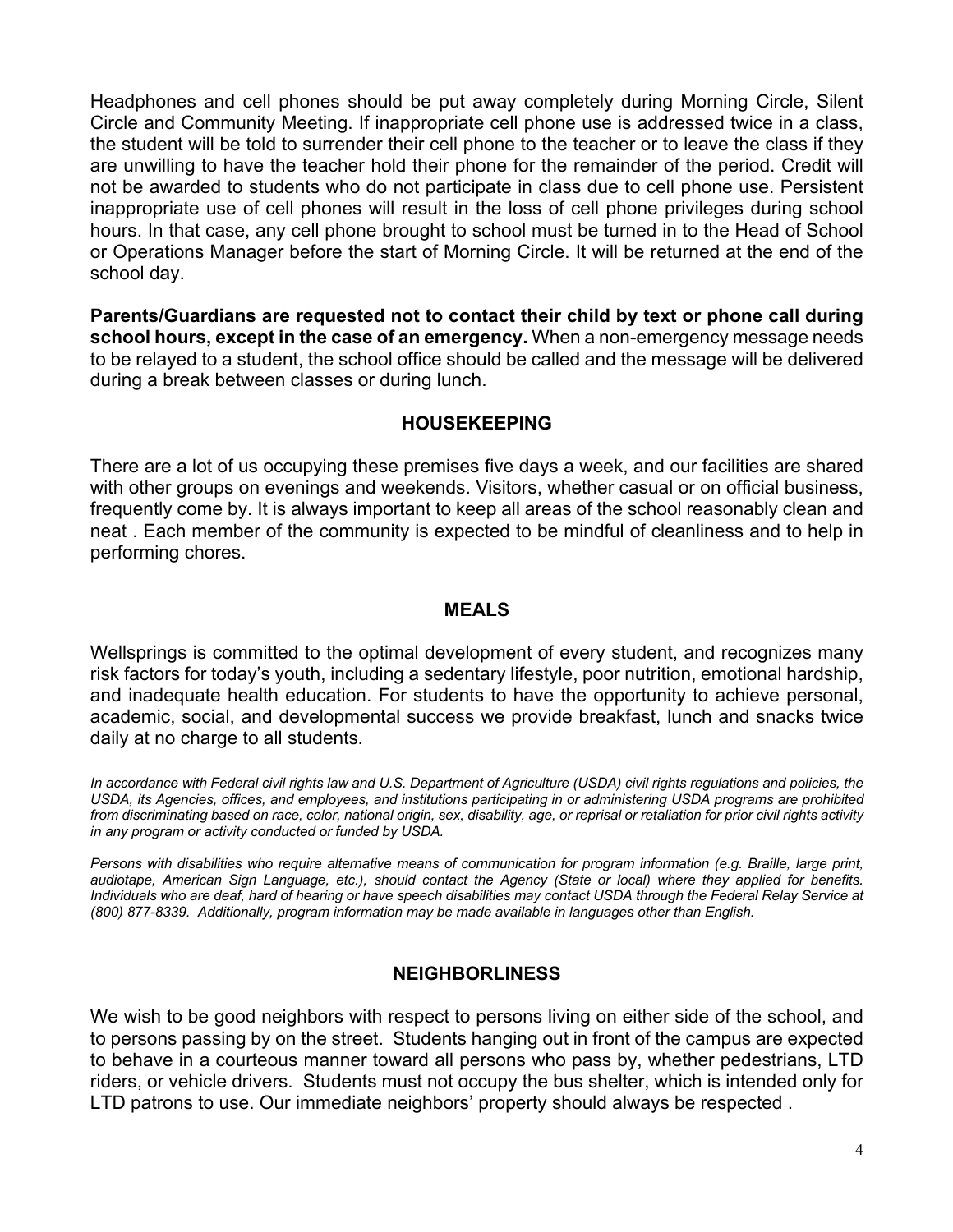# **ATTENDANCE**

**Students are expected to attend school all day, every day.** Occasionally, a student may have a special schedule that requires them to be elsewhere part of the day.

Most learning experiences at WFS require consistent class attendance and participation in order to develop mastery of skills and intellectual growth in knowledge, critical thinking, and communication. A minimum of 80% class attendance is essential for successful learning and is therefore the minimum required to earn full credit.

Learning experiences are communal, not solitary activities. It is expected that students (and instructors) will be reasonably prompt for all class meetings. Instructors set guidelines as appropriate for each course. Consistent tardiness, very late arrivals, coming and going during class, etc. are disruptive behaviors that impede learning not only for that individual but also for all other members of the class. If disruptive behaviors arise, instructors will counsel students individually. If the problems continue, grades and/or credit may be reduced, or the student might be asked to withdraw from the class.

If extended absences occur due to illness or family travel, arrangements should be made with each class teacher (in advance when possible) to provide for compensating work. This may not be possible for some classes or some situations; decisions will be made on a case-by-case basis.

## **EXPECTATIONS WHILE NOT IN CLASS**

It is expected that students understand that personal matters (other than genuine family emergencies) can be taken care of during breaks between classes or during lunch. Students can take breaks, use the restroom, or take care of other immediate needs during class time, but it is the students' responsibility to return to class *promptly* and *not disturb other classes or pull students away from their studies.* If a break is necessary, it should be limited to 5 minutes (unless otherwise authorized) or the student will be marked as late or absent. The lobby or off campus areas are not appropriate places to take a break; an unoccupied classroom, quiet corner of the building, or outside on the provided benches are the acceptable options.

## **GRADUATION REQUIREMENTS**

To receive a diploma from Wellsprings Friends School, a student must complete **24 credits**. Specific areas of study must include:

| [LA]     | Language Arts                              |   |
|----------|--------------------------------------------|---|
| $[MA]^*$ | Math                                       | 3 |
| [SC]     | Science                                    | 3 |
| [SS]     | Social Studies                             | 3 |
| [PE]     | Physical Education                         | 1 |
| [HE]     | Health                                     | 1 |
| [AP]     | Applied & Fine Arts                        | 3 |
|          | [CB]**+[EL] Community Building + Electives | 6 |
|          | <b>Total Credits 24</b>                    |   |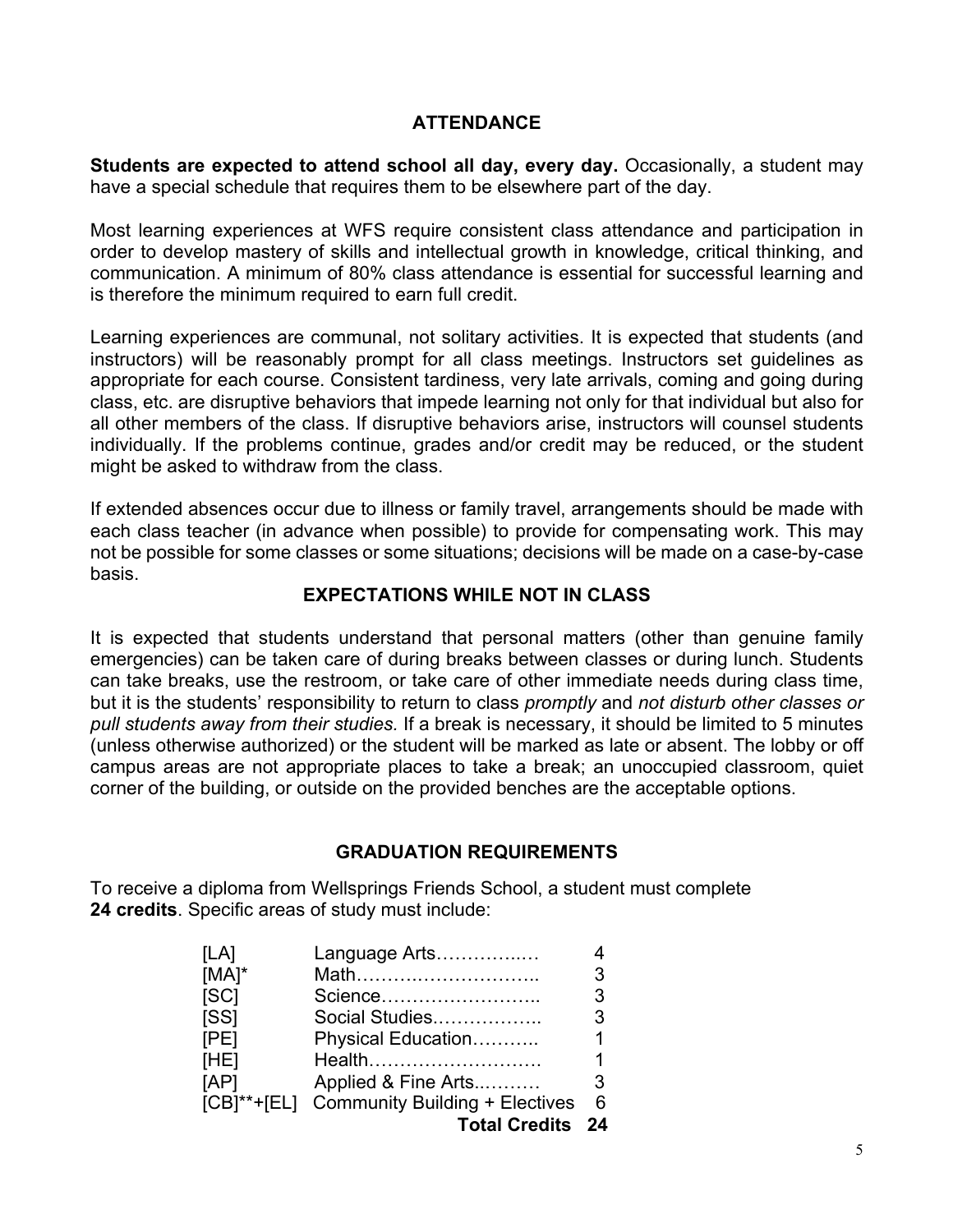\**All 3 math credits must be at the level of Algebra I and above.* \*\**The amount of required CB credit is 0.2 per term that the student attends Wellsprings*.

**In addition**, students are **required** by the Oregon Department of Education to demonstrate efficiency in certain **Essential Skills**. This requirement must be fulfilled in one of three ways: state test; work samples; or other approved standardized tests.

# **ACADEMIC SCHEDULING AND CREDITS**

The school year consists of four, 9-week terms. Credit is awarded at the end of each term. Credit is not 'all or nothing' but rather awarded proportionally to the student's attendance. In this way, the student's amount of participation is acknowledged, no matter what, a very helpful system for most students who come to Wellsprings. *The drawback of our system, however, is that students who get some credit each term but consistently fail to achieve full credit, will find themselves 'surprised' in their senior year by how far they have fallen behind.*

Each student has an advisor (one of our fulltime teachers) who helps them register for appropriate classes each term and encourages them to earn adequate credit. But even excellent guidance can go only so far: it is up to the student to do the work to earn the needed credit.

Each term, a fulltime student normally enrolls in seven classes:

Regular M-Th morning classes: 3 (@ 0.3 credits each) MW and TuTh block classes:  $2 \ (\omega 0.3 \text{ credits each})$ Friday class: 1 (@ 0.15 credits) Community Building:  $1 \stackrel{\sim}{\text{O}} 0.25$  credits) TOTAL CREDITS EXPECTED: 1.9 CREDITS

Credits are earned primarily based on attendance. Occasionally part of the credit for an individual class may be based on fulfillment of a major project. Grades reflect the quality and/or effort of the work performed during the term.

All students are automatically enrolled in Community Building every term. Not a "class" in the traditional sense, Community Building involves four elements of participation, as explained below. Some students need to be constantly reminded that *Community Building credit is a specific part of Graduation Requirements.*

## **COMMUNITY BUILDING**

"Community Building" is a class unlike others, which carries 0.25 credits per term. You do not earn credit simply by hanging around school on Fridays. *"Community Building" involves genuine participation in daily life at Wellsprings.* It is an essential part of being a Wellsprings student and making the school a comfortable and functional environment—for you, and for everyone here. Formal credit is based on the following criteria: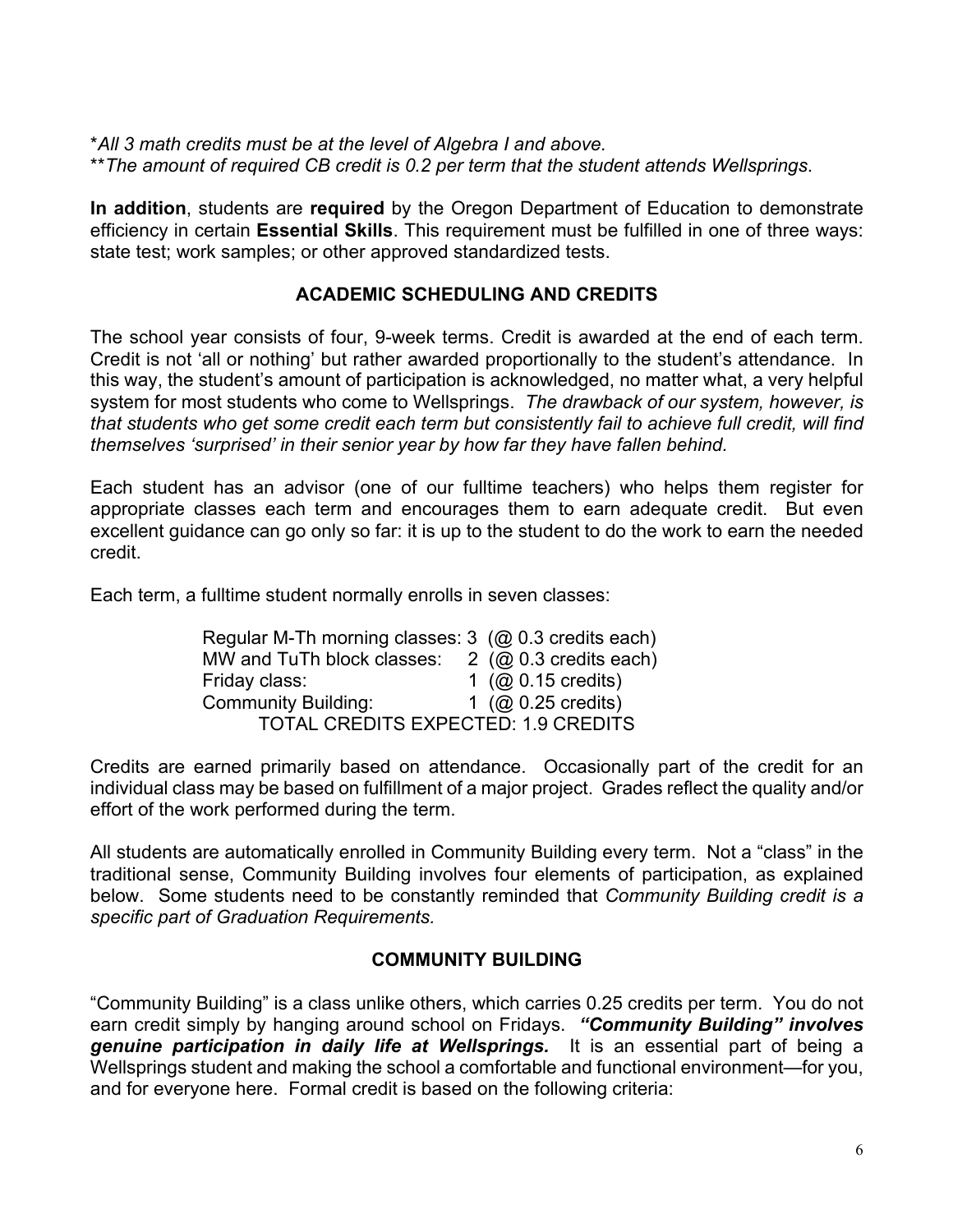- Participation in Morning Circle
- Being present in Silent Circle
- Participation in Community Meetings
- Participation in All-School activities
- Participation in School Chores

"**Community Building" is required for graduation** and is graded is either "Pass" (P) or "No Basis" (NB), with credits calculated proportionally to attendance and participation. Because many students do not begin at Wellsprings in their freshman year, requiring a single fixed number of credits for everyone is inappropriate. Instead, the requirement is individually calculated, based on the expectation that students will earn an average of 0.2 credits (out of a possible 0.25) per term of enrollment, or in other words, at least 80% of the possible credit for Community Building.

## **COMMUNITY MEETING**

Once each term all students and staff gather for a Community Meeting, and at other times when needed. All members of the community are expected to attend. Students and staff are encouraged to bring items for discussion along with concerns and problems that may need to be addressed by the entire community, as well as joys and other sharing. All points of view will be heard and respected, with consensus being reached on any item that requires a decision.

## **SILENT CIRCLE**

Once a week, the school community gathers for Silent Circle, a practice of value for our daily lives rooted in many traditions. As the whole group settles into a sustained period of silence, every person should seek to quiet their mind and body. This is a time for personal reflection and community oneness. During the Silent Circle it is not appropriate to talk, whisper, touch others, pass notes, make noise, listen to headphones, read, share seats, or in any way disturb the peaceful atmosphere. The Silent Circle lasts fifteen minutes and ends with everyone in the circle holding hands for a moment.

# **VISITOR POLICY**

Persons visiting for a full day need to have the host student notify the office at least 24 hours in advance. Upon arrival, the guest should go to the office to check in. Student-hosted visitors not spending a full day with us may come only during the lunch period (12:25-1:00pm). They should leave promptly at the end of lunch. If the visitor's presence causes tension or conflicts arise, they will be restricted from further visits for a period to be determined on a case-by-case basis. Visitors are expected to come only on an infrequent basis.